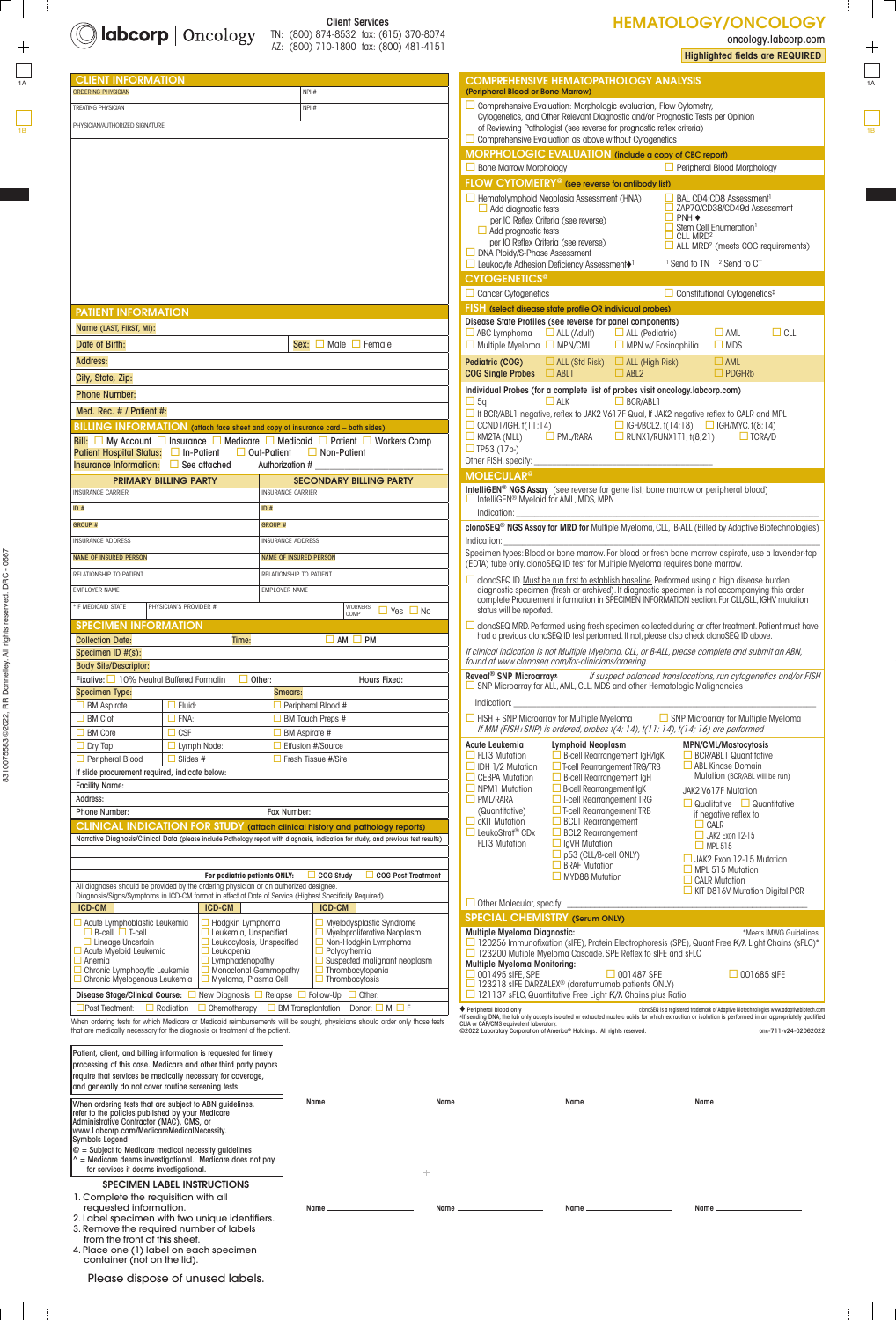| <b>Client Services</b><br><b>labcorp</b>   Oncology<br>TN: (800) 874-8532 fax: (615) 370-8074<br>AZ: (800) 710-1800 fax: (800) 481-4151                                                                                                                                                                                                             |                              |                                                  |                                                                                                                                                                                                                                 | <b>HEMATOLOGY/ONCOLOGY</b><br>oncology.labcorp.com                                                                                                                                                   |                                                                                                                                                                                                                                                                                                        |                                                                              |                                                 |                                                                                                                                                                                                                                                                                             |                                |                                        |  |
|-----------------------------------------------------------------------------------------------------------------------------------------------------------------------------------------------------------------------------------------------------------------------------------------------------------------------------------------------------|------------------------------|--------------------------------------------------|---------------------------------------------------------------------------------------------------------------------------------------------------------------------------------------------------------------------------------|------------------------------------------------------------------------------------------------------------------------------------------------------------------------------------------------------|--------------------------------------------------------------------------------------------------------------------------------------------------------------------------------------------------------------------------------------------------------------------------------------------------------|------------------------------------------------------------------------------|-------------------------------------------------|---------------------------------------------------------------------------------------------------------------------------------------------------------------------------------------------------------------------------------------------------------------------------------------------|--------------------------------|----------------------------------------|--|
|                                                                                                                                                                                                                                                                                                                                                     |                              |                                                  |                                                                                                                                                                                                                                 |                                                                                                                                                                                                      |                                                                                                                                                                                                                                                                                                        |                                                                              |                                                 |                                                                                                                                                                                                                                                                                             |                                | <b>Highlighted fields are REQUIRED</b> |  |
| <b>CLIENT INFORMATION</b>                                                                                                                                                                                                                                                                                                                           |                              |                                                  |                                                                                                                                                                                                                                 |                                                                                                                                                                                                      | <b>COMPREHENSIVE HEMATOPATHOLOGY ANALYSIS</b>                                                                                                                                                                                                                                                          |                                                                              |                                                 |                                                                                                                                                                                                                                                                                             |                                |                                        |  |
| <b>ORDERING PHYSICIAN</b>                                                                                                                                                                                                                                                                                                                           |                              |                                                  |                                                                                                                                                                                                                                 | NPI#                                                                                                                                                                                                 | (Peripheral Blood or Bone Marrow)                                                                                                                                                                                                                                                                      |                                                                              |                                                 |                                                                                                                                                                                                                                                                                             |                                |                                        |  |
| NPI#<br><b>TREATING PHYSICIAN</b><br>PHYSICIAN/AUTHORIZED SIGNATURE                                                                                                                                                                                                                                                                                 |                              |                                                  | □ Comprehensive Evaluation: Morphologic evaluation, Flow Cytometry,<br>Cytogenetics, and Other Relevant Diagnostic and/or Prognostic Tests per Opinion<br>of Reviewing Pathologist (see reverse for prognostic reflex criteria) |                                                                                                                                                                                                      |                                                                                                                                                                                                                                                                                                        |                                                                              |                                                 |                                                                                                                                                                                                                                                                                             |                                |                                        |  |
|                                                                                                                                                                                                                                                                                                                                                     |                              |                                                  |                                                                                                                                                                                                                                 |                                                                                                                                                                                                      | $\Box$ Comprehensive Evaluation as above without Cytogenetics                                                                                                                                                                                                                                          |                                                                              |                                                 |                                                                                                                                                                                                                                                                                             |                                |                                        |  |
|                                                                                                                                                                                                                                                                                                                                                     |                              |                                                  |                                                                                                                                                                                                                                 |                                                                                                                                                                                                      | <b>MORPHOLOGIC EVALUATION</b> (include a copy of CBC report)                                                                                                                                                                                                                                           |                                                                              |                                                 |                                                                                                                                                                                                                                                                                             |                                |                                        |  |
|                                                                                                                                                                                                                                                                                                                                                     |                              |                                                  |                                                                                                                                                                                                                                 |                                                                                                                                                                                                      | $\Box$ Bone Marrow Morphology<br>FLOW CYTOMETRY <sup>®</sup> (see reverse for antibody list)                                                                                                                                                                                                           |                                                                              |                                                 | Peripheral Blood Morphology                                                                                                                                                                                                                                                                 |                                |                                        |  |
|                                                                                                                                                                                                                                                                                                                                                     |                              |                                                  |                                                                                                                                                                                                                                 |                                                                                                                                                                                                      | $\Box$ Hematolymphoid Neoplasia Assessment (HNA)<br>$\Box$ Add diagnostic tests<br>$\Box$ Add prognostic tests<br>□ DNA Ploidy/S-Phase Assessment<br>$\Box$ Leukocyte Adhesion Deficiency Assessment $\triangleq$<br><b>CYTOGENETICS®</b>                                                              | per IO Reflex Criteria (see reverse)<br>per IO Reflex Criteria (see reverse) |                                                 | $\Box$ BAL CD4:CD8 Assessment <sup>1</sup><br>ZAP70/CD38/CD49d Assessment<br>$\Box$ PNH $\bullet$<br>Stem Cell Enumeration <sup>1</sup><br>$\Box$<br>$\Box$ CLL MRD <sup>2</sup><br>$\Box$ ALL MRD <sup>2</sup> (meets COG requirements)<br><sup>1</sup> Send to TN <sup>2</sup> Send to CT |                                |                                        |  |
|                                                                                                                                                                                                                                                                                                                                                     |                              |                                                  |                                                                                                                                                                                                                                 | $\Box$ Cancer Cytogenetics                                                                                                                                                                           |                                                                                                                                                                                                                                                                                                        |                                                                              | $\Box$ Constitutional Cytogenetics <sup>‡</sup> |                                                                                                                                                                                                                                                                                             |                                |                                        |  |
| <b>PATIENT INFORMATION</b>                                                                                                                                                                                                                                                                                                                          |                              |                                                  |                                                                                                                                                                                                                                 |                                                                                                                                                                                                      | <b>FISH</b> (select disease state profile OR individual probes)                                                                                                                                                                                                                                        |                                                                              |                                                 |                                                                                                                                                                                                                                                                                             |                                |                                        |  |
| Name (LAST, FIRST, MI):                                                                                                                                                                                                                                                                                                                             |                              |                                                  |                                                                                                                                                                                                                                 |                                                                                                                                                                                                      | Disease State Profiles (see reverse for panel components)<br>$\Box$ ABC Lymphoma $\Box$ ALL (Adult)                                                                                                                                                                                                    |                                                                              | $\Box$ ALL (Pediatric)                          |                                                                                                                                                                                                                                                                                             |                                | $\Box$ CLL                             |  |
| Date of Birth:                                                                                                                                                                                                                                                                                                                                      |                              |                                                  | Sex: $\Box$ Male $\Box$ Female                                                                                                                                                                                                  |                                                                                                                                                                                                      | $\Box$ Multiple Myeloma $\Box$ MPN/CML                                                                                                                                                                                                                                                                 |                                                                              | $\Box$ MPN w/ Eosinophilia                      |                                                                                                                                                                                                                                                                                             | $\square$ AML<br>$\square$ MDS |                                        |  |
| Address:                                                                                                                                                                                                                                                                                                                                            |                              |                                                  |                                                                                                                                                                                                                                 |                                                                                                                                                                                                      | Pediatric (COG)                                                                                                                                                                                                                                                                                        | $\Box$ ALL (Std Risk)                                                        | $\Box$ ALL (High Risk)                          | $\Box$ AML                                                                                                                                                                                                                                                                                  |                                |                                        |  |
| City, State, Zip:                                                                                                                                                                                                                                                                                                                                   |                              |                                                  |                                                                                                                                                                                                                                 |                                                                                                                                                                                                      | COG Single Probes ABL1                                                                                                                                                                                                                                                                                 |                                                                              | $\Box$ ABL2                                     |                                                                                                                                                                                                                                                                                             | $\Box$ PDGFRb                  |                                        |  |
| <b>Phone Number:</b>                                                                                                                                                                                                                                                                                                                                |                              |                                                  |                                                                                                                                                                                                                                 |                                                                                                                                                                                                      | Individual Probes (for a complete list of probes visit oncology.labcorp.com)                                                                                                                                                                                                                           |                                                                              |                                                 |                                                                                                                                                                                                                                                                                             |                                |                                        |  |
|                                                                                                                                                                                                                                                                                                                                                     |                              |                                                  |                                                                                                                                                                                                                                 |                                                                                                                                                                                                      | $\Box$ 5g                                                                                                                                                                                                                                                                                              | $\Box$ ALK                                                                   | $\Box$ BCR/ABL1                                 |                                                                                                                                                                                                                                                                                             |                                |                                        |  |
| Med. Rec. # / Patient #:                                                                                                                                                                                                                                                                                                                            |                              |                                                  |                                                                                                                                                                                                                                 |                                                                                                                                                                                                      | $\Box$ If BCR/ABL1 negative, reflex to JAK2 V617F Qual, If JAK2 negative reflex to CALR and MPL<br>$\Box$ CCND1/IGH, $t(11,14)$<br>□ IGH/BCL2, $t(14;18)$ □ IGH/MYC, $t(8;14)$                                                                                                                         |                                                                              |                                                 |                                                                                                                                                                                                                                                                                             |                                |                                        |  |
| BILLING INFORMATION (attach face sheet and copy of insurance card - both sides)<br><b>Bill:</b> $\Box$ My Account $\Box$ Insurance $\Box$ Medicare $\Box$ Medicaid $\Box$ Patient $\Box$ Workers Comp<br>Patient Hospital Status: □ In-Patient<br>$\Box$ Out-Patient $\Box$ Non-Patient<br>Insurance Information: □ See attached<br>Authorization # |                              |                                                  |                                                                                                                                                                                                                                 | $\Box$ KM2TA (MLL)<br>$\Box$ TP53 (17p-)<br>Other FISH, specify:                                                                                                                                     | $\Box$ PML/RARA                                                                                                                                                                                                                                                                                        |                                                                              | $\Box$ RUNX1/RUNX1T1, $t(8,21)$                 | $\Box$ TCRA/D                                                                                                                                                                                                                                                                               |                                |                                        |  |
|                                                                                                                                                                                                                                                                                                                                                     | <b>PRIMARY BILLING PARTY</b> |                                                  |                                                                                                                                                                                                                                 | <b>SECONDARY BILLING PARTY</b>                                                                                                                                                                       | <b>MOLECULAR<sup>®</sup></b>                                                                                                                                                                                                                                                                           |                                                                              |                                                 |                                                                                                                                                                                                                                                                                             |                                |                                        |  |
| <b>INSURANCE CARRIER</b>                                                                                                                                                                                                                                                                                                                            |                              |                                                  | <b>INSURANCE CARRIER</b>                                                                                                                                                                                                        |                                                                                                                                                                                                      | IntelliGEN <sup>®</sup> NGS Assay (see reverse for gene list; bone marrow or peripheral blood)<br>IntelliGEN <sup>®</sup> Myeloid for AML, MDS, MPN                                                                                                                                                    |                                                                              |                                                 |                                                                                                                                                                                                                                                                                             |                                |                                        |  |
| ID#                                                                                                                                                                                                                                                                                                                                                 |                              |                                                  | ID#                                                                                                                                                                                                                             |                                                                                                                                                                                                      | Indication:                                                                                                                                                                                                                                                                                            |                                                                              |                                                 |                                                                                                                                                                                                                                                                                             |                                |                                        |  |
| <b>GROUP #</b>                                                                                                                                                                                                                                                                                                                                      |                              |                                                  | GROUP #                                                                                                                                                                                                                         |                                                                                                                                                                                                      | clonoSEQ <sup>®</sup> NGS Assay for MRD for Multiple Myeloma, CLL, B-ALL (Billed by Adaptive Biotechnologies)                                                                                                                                                                                          |                                                                              |                                                 |                                                                                                                                                                                                                                                                                             |                                |                                        |  |
| <b>INSURANCE ADDRESS</b>                                                                                                                                                                                                                                                                                                                            |                              |                                                  | INSURANCE ADDRESS                                                                                                                                                                                                               |                                                                                                                                                                                                      | Indication:                                                                                                                                                                                                                                                                                            |                                                                              |                                                 |                                                                                                                                                                                                                                                                                             |                                |                                        |  |
| <b>NAME OF INSURED PERSON</b>                                                                                                                                                                                                                                                                                                                       |                              |                                                  | <b>NAME OF INSURED PERSON</b>                                                                                                                                                                                                   |                                                                                                                                                                                                      | Specimen types: Blood or bone marrow. For blood or fresh bone marrow aspirate, use a lavender-top                                                                                                                                                                                                      |                                                                              |                                                 |                                                                                                                                                                                                                                                                                             |                                |                                        |  |
| RELATIONSHIP TO PATIENT                                                                                                                                                                                                                                                                                                                             | RELATIONSHIP TO PATIENT      |                                                  | (EDTA) tube only. clonoSEQ ID test for Multiple Myeloma requires bone marrow.                                                                                                                                                   |                                                                                                                                                                                                      |                                                                                                                                                                                                                                                                                                        |                                                                              |                                                 |                                                                                                                                                                                                                                                                                             |                                |                                        |  |
| <b>EMPLOYER NAME</b>                                                                                                                                                                                                                                                                                                                                | <b>EMPLOYER NAME</b>         |                                                  |                                                                                                                                                                                                                                 |                                                                                                                                                                                                      | clonoSEQ ID. Must be run first to establish baseline. Performed using a high disease burden<br>diagnostic specimen (fresh or archived). If diagnostic specimen is not accompanying this order                                                                                                          |                                                                              |                                                 |                                                                                                                                                                                                                                                                                             |                                |                                        |  |
| *IF MEDICAID STATE                                                                                                                                                                                                                                                                                                                                  | PHYSICIAN'S PROVIDER #       |                                                  |                                                                                                                                                                                                                                 | <b>WORKERS</b><br>$\Box$ Yes $\Box$ No                                                                                                                                                               | complete Procurement information in SPECIMEN INFORMATION section. For CLL/SLL, IGHV mutation<br>status will be reported.                                                                                                                                                                               |                                                                              |                                                 |                                                                                                                                                                                                                                                                                             |                                |                                        |  |
| <b>SPECIMEN INFORMATION</b>                                                                                                                                                                                                                                                                                                                         |                              |                                                  |                                                                                                                                                                                                                                 | COMP                                                                                                                                                                                                 | □ clonoSEQ MRD. Performed using fresh specimen collected during or after treatment. Patient must have                                                                                                                                                                                                  |                                                                              |                                                 |                                                                                                                                                                                                                                                                                             |                                |                                        |  |
| <b>Collection Date:</b>                                                                                                                                                                                                                                                                                                                             |                              | Time:                                            |                                                                                                                                                                                                                                 | $\Box$ AM $\Box$ PM                                                                                                                                                                                  | had a previous clonoSEQ ID test performed. If not, please also check clonoSEQ ID above.                                                                                                                                                                                                                |                                                                              |                                                 |                                                                                                                                                                                                                                                                                             |                                |                                        |  |
| Specimen ID #(s):                                                                                                                                                                                                                                                                                                                                   |                              |                                                  |                                                                                                                                                                                                                                 |                                                                                                                                                                                                      | If clinical indication is not Multiple Myeloma, CLL, or B-ALL, please complete and submit an ABN,                                                                                                                                                                                                      |                                                                              |                                                 |                                                                                                                                                                                                                                                                                             |                                |                                        |  |
| <b>Body Site/Descriptor:</b>                                                                                                                                                                                                                                                                                                                        |                              |                                                  |                                                                                                                                                                                                                                 |                                                                                                                                                                                                      | found at www.clonoseq.com/for-clinicians/ordering.                                                                                                                                                                                                                                                     |                                                                              |                                                 |                                                                                                                                                                                                                                                                                             |                                |                                        |  |
| Fixative: 10% Neutral Buffered Formalin                                                                                                                                                                                                                                                                                                             |                              | $\Box$ Other:                                    |                                                                                                                                                                                                                                 | <b>Hours Fixed:</b>                                                                                                                                                                                  | Reveal <sup>®</sup> SNP Microarray <sup>*</sup><br>SNP Microarray for ALL, AML, CLL, MDS and other Hematologic Malignancies                                                                                                                                                                            |                                                                              |                                                 | If suspect balanced translocations, run cytogenetics and/or FISH                                                                                                                                                                                                                            |                                |                                        |  |
| <b>Specimen Type:</b><br>$\Box$ BM Aspirate                                                                                                                                                                                                                                                                                                         | $\Box$ Fluid:                |                                                  | <b>Smears:</b>                                                                                                                                                                                                                  | $\Box$ Peripheral Blood #                                                                                                                                                                            | Indication:                                                                                                                                                                                                                                                                                            |                                                                              |                                                 |                                                                                                                                                                                                                                                                                             |                                |                                        |  |
| $\square$ BM Clot                                                                                                                                                                                                                                                                                                                                   | $\Box$ FNA:                  |                                                  | $\Box$ BM Touch Preps #                                                                                                                                                                                                         |                                                                                                                                                                                                      | $\Box$ FISH + SNP Microarray for Multiple Myeloma                                                                                                                                                                                                                                                      |                                                                              |                                                 | $\Box$ SNP Microarray for Multiple Myeloma                                                                                                                                                                                                                                                  |                                |                                        |  |
| $\Box$ BM Core                                                                                                                                                                                                                                                                                                                                      | $\Box$ CSF                   |                                                  | $\Box$ BM Aspirate #                                                                                                                                                                                                            |                                                                                                                                                                                                      | If MM (FISH+SNP) is ordered, probes $t(4; 14)$ , $t(11; 14)$ , $t(14; 16)$ are performed                                                                                                                                                                                                               |                                                                              |                                                 |                                                                                                                                                                                                                                                                                             |                                |                                        |  |
| $\Box$ Dry Tap                                                                                                                                                                                                                                                                                                                                      | $\Box$ Lymph Node:           |                                                  | $\Box$ Effusion #/Source                                                                                                                                                                                                        |                                                                                                                                                                                                      | Acute Leukemia                                                                                                                                                                                                                                                                                         | <b>Lymphoid Neoplasm</b>                                                     |                                                 | <b>MPN/CML/Mastocytosis</b>                                                                                                                                                                                                                                                                 |                                |                                        |  |
| Peripheral Blood                                                                                                                                                                                                                                                                                                                                    | $\Box$ Slides #              |                                                  |                                                                                                                                                                                                                                 | $\Box$ Fresh Tissue #/Site                                                                                                                                                                           | $\Box$ FLT3 Mutation<br>$\Box$ IDH 1/2 Mutation                                                                                                                                                                                                                                                        | $\Box$ B-cell Rearrangement $IgH/gK$<br>T-cell Rearrangement TRG/TRB         |                                                 | <b>BCR/ABL1 Quantitative</b><br>ABL Kingse Domain                                                                                                                                                                                                                                           |                                |                                        |  |
| If slide procurement required, indicate below:<br><b>Facility Name:</b>                                                                                                                                                                                                                                                                             |                              |                                                  |                                                                                                                                                                                                                                 |                                                                                                                                                                                                      | $\Box$ CEBPA Mutation                                                                                                                                                                                                                                                                                  | $\Box$ B-cell Rearrangement IgH                                              |                                                 |                                                                                                                                                                                                                                                                                             | Mutation (BCR/ABL will be run) |                                        |  |
| Address:                                                                                                                                                                                                                                                                                                                                            |                              |                                                  |                                                                                                                                                                                                                                 |                                                                                                                                                                                                      | $\Box$ NPM1 Mutation<br>$\Box$ PML/RARA                                                                                                                                                                                                                                                                | $\Box$ B-cell Rearrangement IgK<br>$\Box$ T-cell Rearrangement TRG           |                                                 | JAK2 V617F Mutation                                                                                                                                                                                                                                                                         |                                |                                        |  |
| Phone Number:                                                                                                                                                                                                                                                                                                                                       |                              |                                                  | Fax Number:                                                                                                                                                                                                                     |                                                                                                                                                                                                      | (Quantitative)                                                                                                                                                                                                                                                                                         | $\Box$ T-cell Rearrangement TRB                                              |                                                 | $\Box$ Qualitative $\Box$ Quantitative                                                                                                                                                                                                                                                      | if negative reflex to:         |                                        |  |
|                                                                                                                                                                                                                                                                                                                                                     |                              |                                                  |                                                                                                                                                                                                                                 | <b>CLINICAL INDICATION FOR STUDY (attach clinical history and pathology reports)</b>                                                                                                                 | $\Box$ cKIT Mutation<br>$\Box$ LeukoStrat <sup>®</sup> CDx                                                                                                                                                                                                                                             | $\Box$ BCL1 Rearrangement<br>$\Box$ BCL2 Rearrangement                       |                                                 | $\Box$ CALR                                                                                                                                                                                                                                                                                 |                                |                                        |  |
|                                                                                                                                                                                                                                                                                                                                                     |                              |                                                  |                                                                                                                                                                                                                                 | Narrative Diagnosis/Clinical Data (please include Pathology report with diagnosis, indication for study, and previous test results)                                                                  | <b>FLT3 Mutation</b>                                                                                                                                                                                                                                                                                   | $\Box$ IgVH Mutation                                                         |                                                 | $\Box$ MPL 515                                                                                                                                                                                                                                                                              | $\Box$ JAK2 Exon 12-15         |                                        |  |
|                                                                                                                                                                                                                                                                                                                                                     |                              | For pediatric patients ONLY:                     |                                                                                                                                                                                                                                 | $\Box$ COG Study<br>$\Box$ COG Post Treatment                                                                                                                                                        |                                                                                                                                                                                                                                                                                                        | $\Box$ p53 (CLL/B-cell ONLY)<br>$\Box$ BRAF Mutation<br>MYD88 Mutation       |                                                 | $\Box$ JAK2 Exon 12-15 Mutation<br>$\Box$ MPL 515 Mutation                                                                                                                                                                                                                                  |                                |                                        |  |
| All diagnoses should be provided by the ordering physician or an authorized designee.                                                                                                                                                                                                                                                               |                              |                                                  |                                                                                                                                                                                                                                 |                                                                                                                                                                                                      |                                                                                                                                                                                                                                                                                                        |                                                                              |                                                 | $\Box$ CALR Mutation<br>$\Box$ KIT D816V Mutation Digital PCR                                                                                                                                                                                                                               |                                |                                        |  |
| <b>ICD-CM</b>                                                                                                                                                                                                                                                                                                                                       |                              | <b>ICD-CM</b>                                    |                                                                                                                                                                                                                                 | Diagnosis/Signs/Symptoms in ICD-CM format in effect at Date of Service (Highest Specificity Required)<br><b>ICD-CM</b>                                                                               | $\Box$ Other Molecular, specify:                                                                                                                                                                                                                                                                       |                                                                              |                                                 |                                                                                                                                                                                                                                                                                             |                                |                                        |  |
| Acute Lymphoblastic Leukemia                                                                                                                                                                                                                                                                                                                        |                              | $\Box$ Hodgkin Lymphoma                          |                                                                                                                                                                                                                                 | Myelodysplastic Syndrome                                                                                                                                                                             | <b>SPECIAL CHEMISTRY (Serum ONLY)</b>                                                                                                                                                                                                                                                                  |                                                                              |                                                 |                                                                                                                                                                                                                                                                                             |                                |                                        |  |
| $\Box$ B-cell $\Box$ T-cell                                                                                                                                                                                                                                                                                                                         |                              | $\Box$ Leukemia, Unspecified                     |                                                                                                                                                                                                                                 | Myeloproliferative Neoplasm                                                                                                                                                                          | <b>Multiple Myeloma Diagnostic:</b>                                                                                                                                                                                                                                                                    |                                                                              |                                                 |                                                                                                                                                                                                                                                                                             |                                | *Meets IMWG Guidelines                 |  |
| $\Box$ Lineage Uncertain<br>Acute Myeloid Leukemia                                                                                                                                                                                                                                                                                                  |                              | □ Leukocytosis, Unspecified<br>$\Box$ Leukopenia |                                                                                                                                                                                                                                 | Non-Hodgkin Lymphoma<br>$\Box$ Polycythemia                                                                                                                                                          | □ 120256 Immunofixation (sIFE), Protein Electrophoresis (SPE), Quant Free K/X Light Chains (sFLC)*<br>□ 123200 Mutiple Myeloma Cascade, SPE Reflex to sIFE and sFLC                                                                                                                                    |                                                                              |                                                 |                                                                                                                                                                                                                                                                                             |                                |                                        |  |
| $\Box$ Anemia<br>$\Box$ Chronic Lymphocytic Leukemia                                                                                                                                                                                                                                                                                                |                              | $\Box$ Lymphadenopathy<br>Monoclonal Gammopathy  |                                                                                                                                                                                                                                 | Suspected malignant neoplasm<br>$\Box$ Thrombocytopenia                                                                                                                                              | <b>Multiple Myeloma Monitoring:</b>                                                                                                                                                                                                                                                                    |                                                                              |                                                 |                                                                                                                                                                                                                                                                                             |                                |                                        |  |
| $\Box$ Chronic Myelogenous Leukemia                                                                                                                                                                                                                                                                                                                 |                              | Myeloma, Plasma Cell                             |                                                                                                                                                                                                                                 | $\Box$ Thrombocytosis                                                                                                                                                                                | $\Box$ 001495 sIFE. SPE<br>□ 123218 sIFE DARZALEX <sup>®</sup> (daratumumab patients ONLY)                                                                                                                                                                                                             |                                                                              | $\Box$ 001487 SPE                               |                                                                                                                                                                                                                                                                                             | $\Box$ 001685 sIFE             |                                        |  |
| <b>Disease Stage/Clinical Course:</b> $\Box$ New Diagnosis $\Box$ Relapse $\Box$ Follow-Up $\Box$ Other:                                                                                                                                                                                                                                            |                              |                                                  |                                                                                                                                                                                                                                 |                                                                                                                                                                                                      | □ 121137 sFLC, Quantitative Free Light K/ $\lambda$ Chains plus Ratio                                                                                                                                                                                                                                  |                                                                              |                                                 |                                                                                                                                                                                                                                                                                             |                                |                                        |  |
| <b>Post Treatment:</b><br>that are medically necessary for the diagnosis or treatment of the patient.                                                                                                                                                                                                                                               | $\Box$ Radiation             |                                                  |                                                                                                                                                                                                                                 | $\Box$ Chemotherapy $\Box$ BM Transplantation Donor: $\Box$ M $\Box$ F<br>When ordering tests for which Medicare or Medicaid reimbursements will be sought, physicians should order only those tests | ♦ Peripheral blood only<br>*If sending DNA, the lab only accepts isolated or extracted nucleic acids for which extraction or isolation is performed in an appropriately qualified<br>CLIA or CAP/CMS equivalent laboratory.<br>©2022 Laboratory Corporation of America® Holdings. All rights reserved. |                                                                              |                                                 | clonoSEQ is a registered trademark of Adaptive Biotechnologies www.adaptivebiotech.com                                                                                                                                                                                                      |                                | onc-711-v24-02062022                   |  |
| Patient, client, and billing information is requested for timely                                                                                                                                                                                                                                                                                    |                              |                                                  |                                                                                                                                                                                                                                 |                                                                                                                                                                                                      |                                                                                                                                                                                                                                                                                                        |                                                                              |                                                 |                                                                                                                                                                                                                                                                                             |                                |                                        |  |

 $\Box$ 

 $\mathbf{I}$ 

 $+$ 

Ϊ

Ĵ.

 $\frac{1}{10}$ 

 $\pm$   $\pm$ 

processing of this case. Medicare and other third party payors require that services be medically necessary for coverage, and generally do not cover routine screening tests.

When ordering tests that are subject to ABN guidelines,<br>refer to the policies published by your Medicare<br>Administrative Contractor (MAC), CMS, or<br>www.Labcorp.com/MedicareMedicalNecessity.<br>Symbols Legend<br> $@ = \text{Subject to Medicine medical necessity guidelines}\n^{\alpha} =$ 

 $\sim$ 

a kara

 $\frac{1}{2A}$ 

 $+$ 

 $\perp$ 

ΞĪ,

1B

- 
- **SPECIMEN LABEL INSTRUCTIONS**
	-
- 1. Complete the requisition with all requested information.
- 2. Label specimen with two unique identifiers.
- 3. Remove the required number of labels
- from the front of this sheet. 4. Place one (1) label on each specimen container (not on the lid).

Please dispose of unused labels.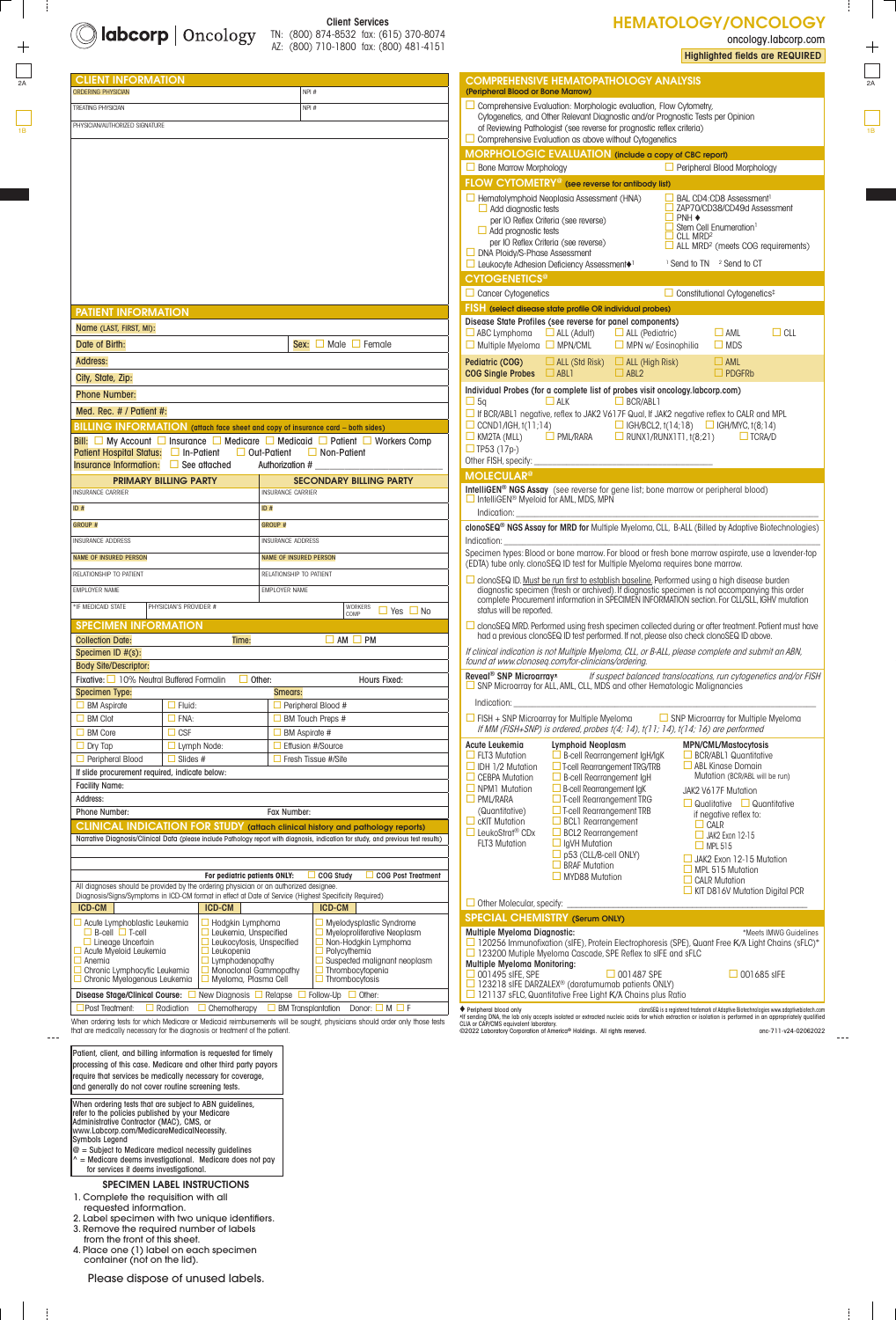$\begin{array}{c} | \\ + \end{array}$ 

 $\mathbb{R}^2$ 

 $\begin{array}{c}\n\hline\n+ \\
\hline\n\end{array}$ 

 $\begin{pmatrix} 1 & b \\ c & d \end{pmatrix}$ 

 $\overline{\Gamma}$  $\bar{\mathcal{A}}$ 

 $\frac{1}{2}$